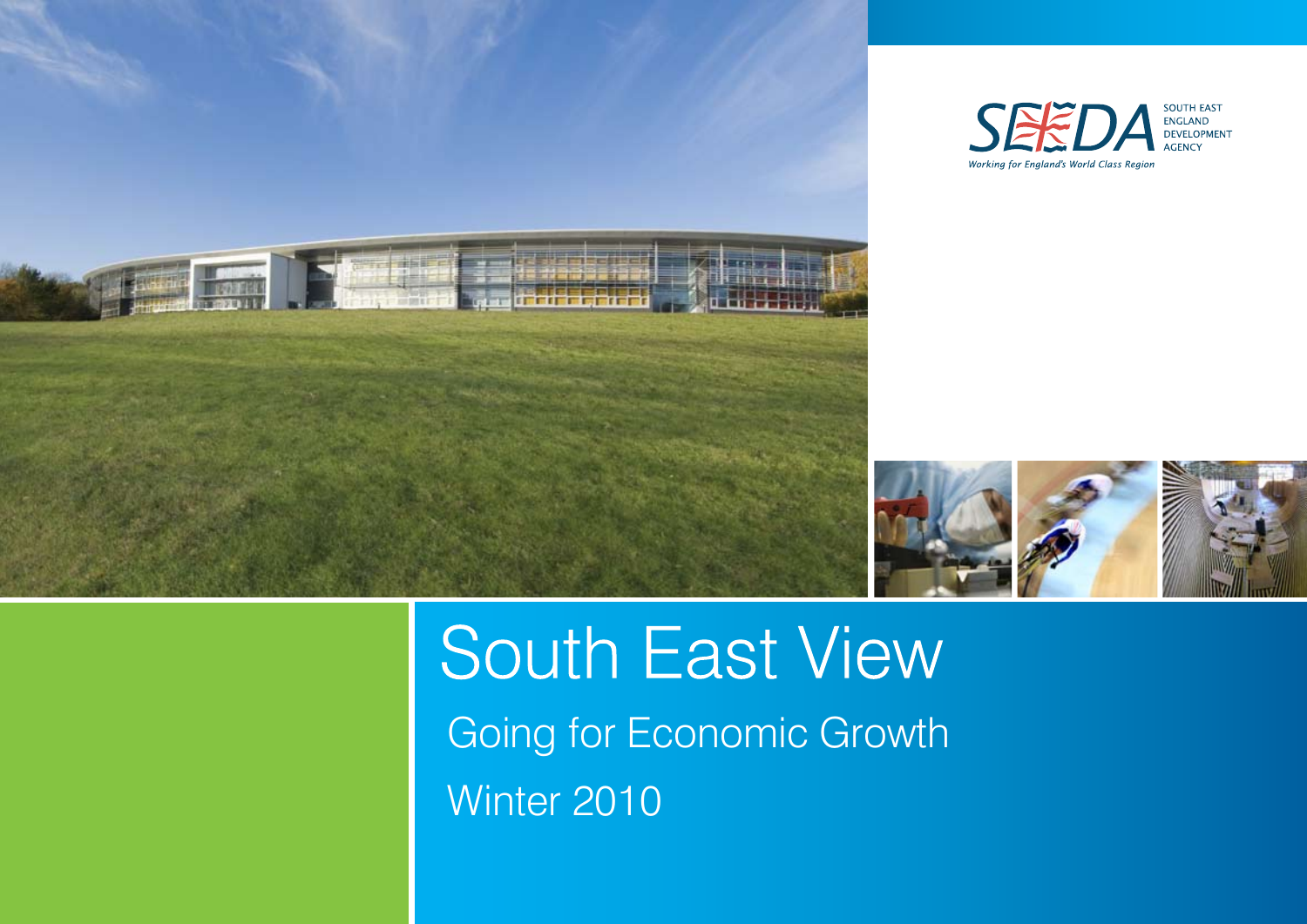

Rob Douglas CBE, SEEDA Chair

## Building on the region's strong foundations

**When the recession hit, SEEDA's immediate priority was to see how it could help businesses across the region. Firstly, we increased our business support package, including Business Link healthchecks and providing loans through Finance South East. We are now focusing on supporting key growth sectors in the South East to help drive the recovery – in the region and across the UK.** 

The South East is a globally competitive region. At SEEDA, we have identified the sectors with the greatest potential to innovate and grow, which will help increase productivity and create new high value jobs. Evidence shows that 50 percent of new jobs come from a small number of growth sectors, such as digital media and space (see page 9). We are working with partners

and stakeholders in the region and nationally to develop the Regional Strategy – one framework to deliver economic prosperity and sustainable planning across the South East. I have joined SEEDA at a challenging but ultimately exciting time. The South East has strong economic foundations on which we can build. I am confident that together we will succeed.

This issue of South East View has news about SEEDA's recent activities: we are making changes to our organisation to better serve the region; and we are implementing strategies to deliver the economic regeneration that will transform where we live and work. I hope you find it interesting and will want to find out more.

**Rob Douglas CBE took up his role as SEEDA's new Chair on 2 November 2009 taking over from Jim Brathwaite CBE, our Chair of seven years.**

Rob is a business consultant with broad experience in both the public and private sectors. Prior to setting up in consultancy, Rob was a senior executive with Royal Dutch Shell working in senior general management positions. He joined Shell from the Inland Revenue, where he held senior tax posts, including Shell UK Tax Manager and Head of International Taxation, based in the Hague.

Rob has combined his consultancy activities with a number of non-executive roles in both the public and private sectors. He is currently a Board Member of the Higher Education Funding Council for England and a Governor of CILT, the National Centre for Languages. He was Chair of the Surrey Learning and Skills Council from 2000 to 2007 and remains a member of the LSC South East Regional Council. He was non-executive Director of SEEDA from 2001 to 2007, becoming a Deputy Chair in 2003. Since 2004 he has been on various advisory boards at the Department for Business, Innovation and Skills and its predecessor bodies. DTI and BERR.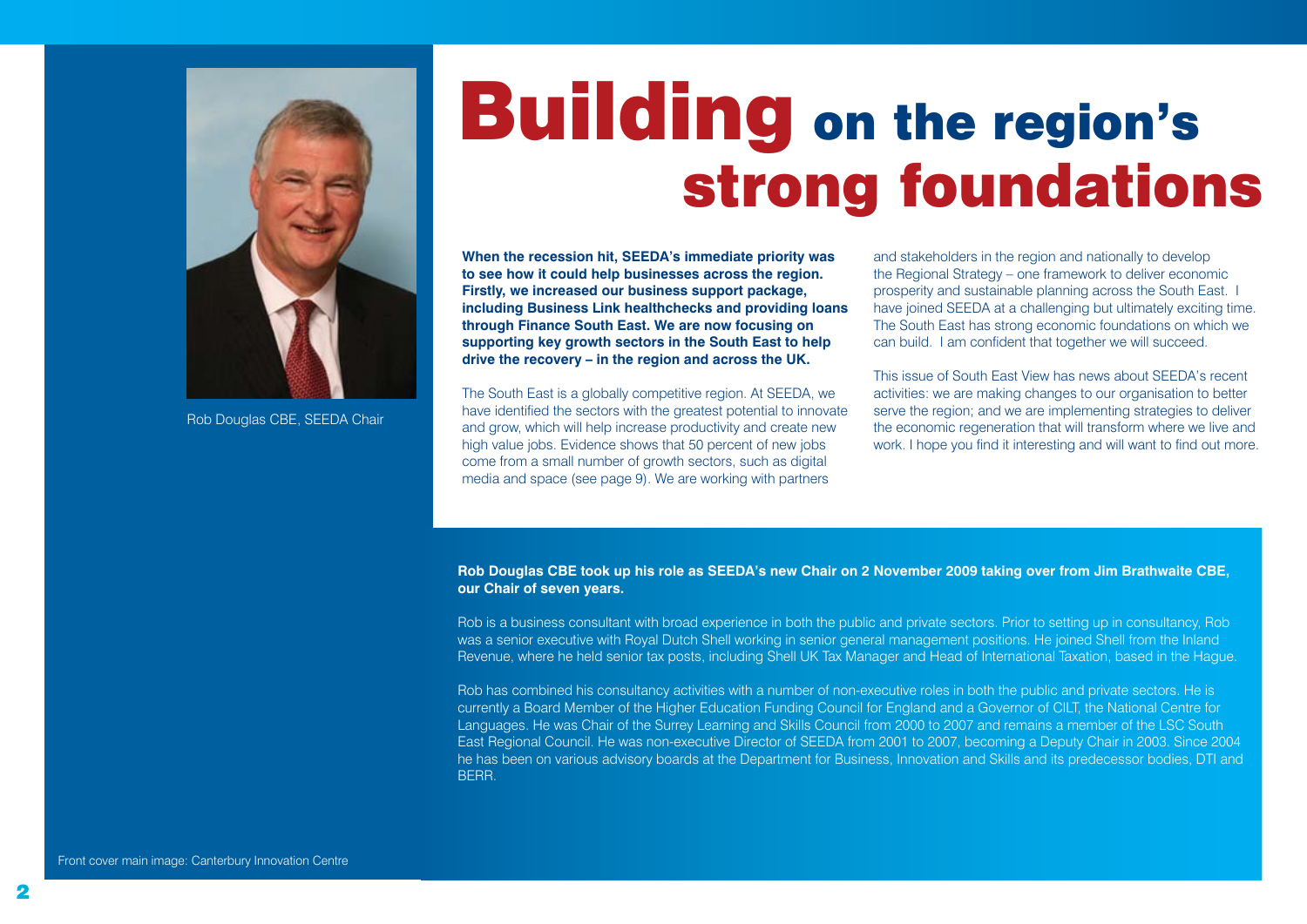## SEEDA welcomes offshore wind farm expansion

**SEEDA is working to exploit business opportunities for South East companies stemming from the Government's recent announcement on new offshore wind farms. Two of the farms will be off the South Coast.**

Oona Muirhead, Group Executive Director of Strategy and Resources, says: *"This is a great opportunity for businesses in the South East and ports such as Newhaven, where the infrastructure exists to provide a potential base for wind farm construction and future growth.*

*"We hope this decision provides an incentive for wind turbine manufacturers to establish themselves within the South East and to utilise components from the region's first class suppliers."*

A joint Crown Estate / SEEDA event is being held on 23rd February at Gatwick to tease out the supply chain opportunities with businesses.

#### **SEEDA invests £80m to support South East businesses**

**Serco was recently appointed to deliver Business Link services across the South East. The £80m threeyear contract begins in April 2010 and will deliver a comprehensive support service to help businesses become more productive and profitable.**

Benefits for individual businesses will include increased investment in frontline advice to reach a greater proportion of the region's businesses than previously and more intensive one-to-one support.

Pam Alexander, SEEDA Chief Executive, said: *"The new Business Link contract comes at a pivotal time for the economy in the South East. The enhanced services will provide a great boost to South East businesses and aspiring entrepreneurs, delivering solid foundations for growth and preparing businesses for the upturn. Our aim is for a more efficient Business Link that supports local businesses, develops the region's economy and helps create prosperity for all"*

Business Link supported 155,000 businesses and aspiring entrepreneurs across the region in 2009.

## On the road to reducing carbon emissions

**SEEDA is working as part of a consortium to test 40 electric, ultra low carbon MINI Es. Over the coming year, 80 drivers are testing the car from both a business an private perspective.** 

SEEDA works with many high tech, innovative companies across the South East to help drive economic growth and create high value jobs. The MINI E project is developing a cutting edge, clean technology with a real chance of being successful commercially - these cars produce no emissions and have the same acceleration as a MINI Cooper.

The cars, built by BMW in Oxford, are being road tested by SEEDA employees in the South East to see how they perform. They will constantly stream data which is analysed to help improve performance and the overall driver experience. SEEDA has provided £825,000 funding towards the project through the Government's Technology Strategy Board and is part of our commitment to green technology and developing sustainable transport.

The other consortium partners are Scottish and Southern Energy, Oxford Brookes University, Oxford City Council and Oxfordshire County Council.

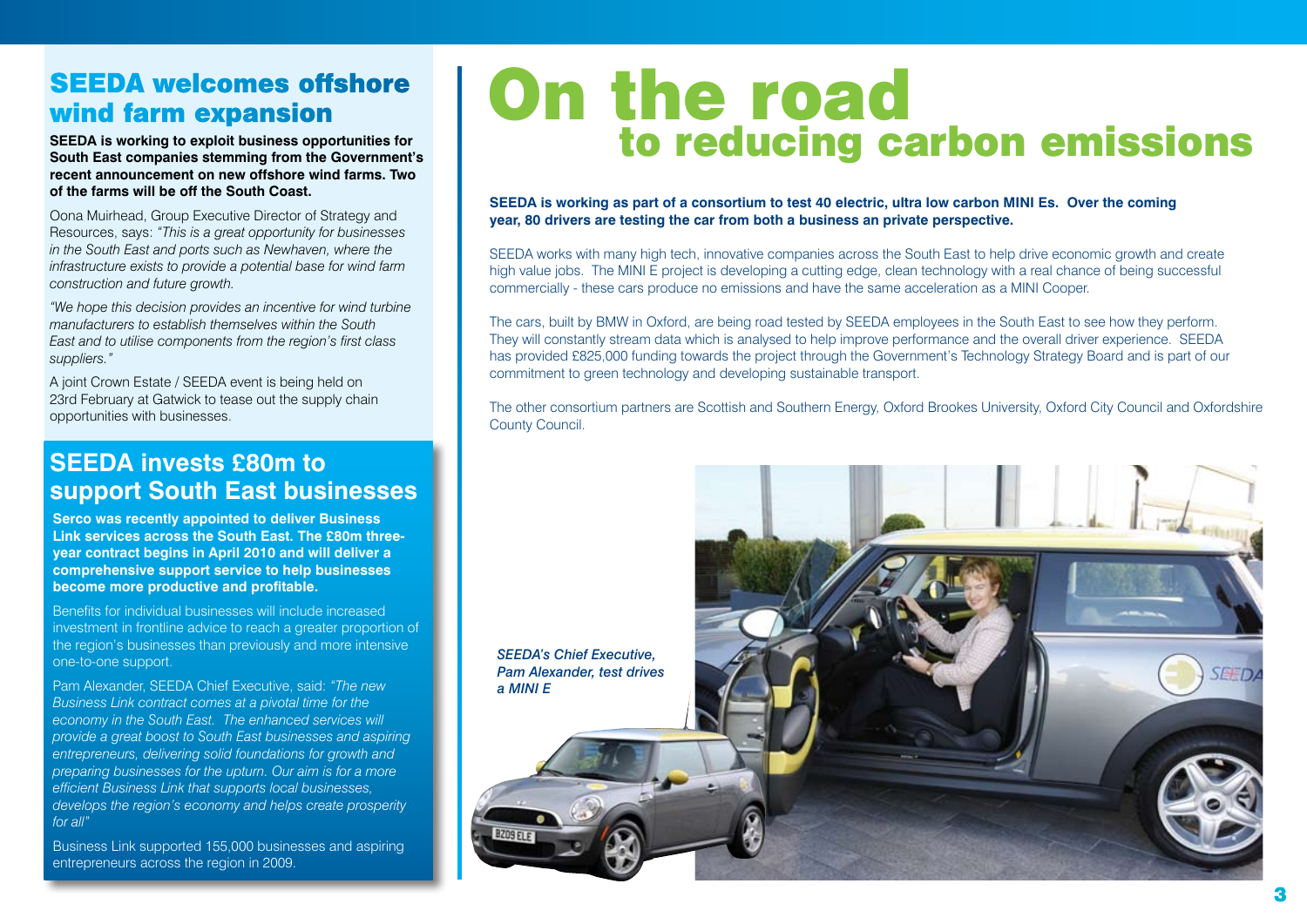## SEEDA's chairman goes 'back to the floor' to support national apprenticeship week

**Rob Douglas, SEEDA's Chairman, became an apprentice for the day on Monday 1 February in support of National Apprenticeship Week (1 – 5 February). The day showcased the talent found within the region and demonstrated the value for business in employing and supporting apprentices in the workplace.**

Attending lessons at the Southampton City College Maritime Technology Centre, Rob learned about boatbuilding and composites. This was followed by a visit to Solent Refit, where he changed into overalls and helped Tom Noble, 24 – an existing apprentice with Yacht Project Associates – rebuild two main engines for a large vessel.

Rob commented: *"Equipping young people with the skills necessary to support growth industries will ensure the future success of the region. The marine sector currently accounts for a quarter of the Solent economy. Continued investment in this sector will build on the area's strengths, provide a platform for future growth and ensure that the South East remains a leading centre for the marine sector."*



# Skills for growth

With the recent launch of the National Skills Strategy, "Skills" for Growth", SEEDA is focusing on how best to help tackle skills gaps and shortages.

The Strategy aims to develop skills in key sectors to drive the economy forward. SEEDA's knowledge of what businesses need will help direct the skills delivery for the region.

The Strategy was announced by Lord Mandelson, Secretary of State for Business, Innovation and Skills, in November last year.

Of the role of RDAs play, Lord Mandelson said: *"We will strengthen the role of employer-led Sector Skills Council and business-led Regional Development Agencies in shaping an excellent supply of sources and training, designed in direct response to local and national employer needs."*

Providing evidence to the Business, Innovation and Skills Committee on 2 February, SEEDA explained how the recent changes are leading to economic growth as skills provision and funding is being linked to business demand.

Oona Muirhead, Director of Strategy at SEEDA said, *"SEEDA is working with local government leaders and sub-regional bodies in defining the skills requirements of people and businesses in the region to fulfil the needs of the New Industry, New Jobs agenda. We're working with the new*  **Skills Funding Agency to ensure the deliverability of regional** *priorities.* 

*A regional skills priorities statement for 2010/11 is being discussed and will be used to shape skills provision by the Skills Funding Agency."*

#### New board aligns business and training needs

**At its first meeting, the South East's Economic Development and Skills Board agreed to use its new remit to bring the training needs of employers and employees closer together.**

The Board is one of three that advises the South East England Partnership Board (see page 8) on investment priorities in the South East. Its members are from the business and skills communities, the Board of SEEDA and councillors from local authorities.

Alex Pratt, Board Chairman and SEEDA Board Member, said: *"This new Board will oversee the delivery of the new Regional Skills Strategy, aligning it closely to what employers are looking for in the workforce to further economic development."* 

For a report on this, and subsequent board meetings, see <www.se-partnershipboard.org.uk>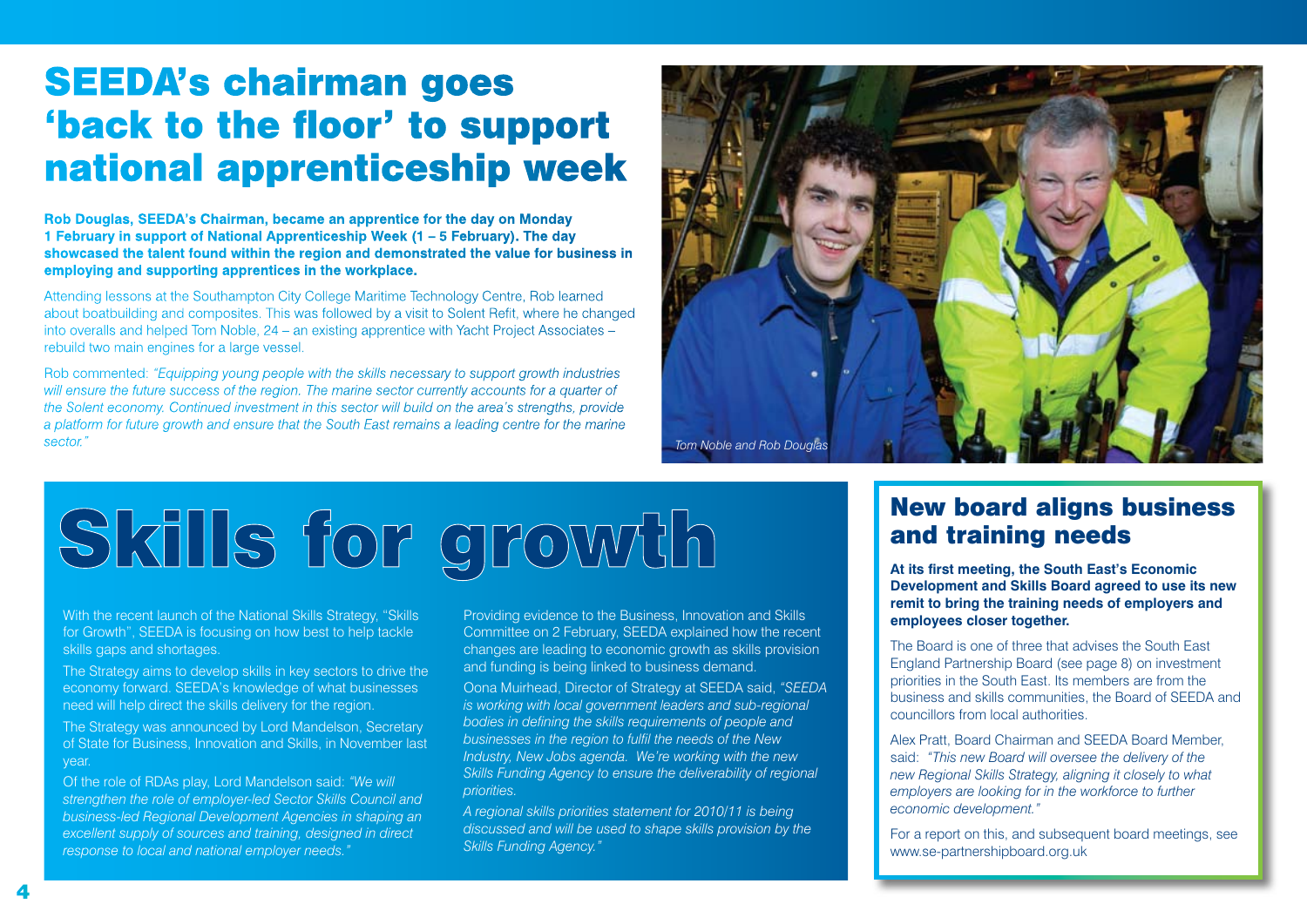## Solent waterfront strategy wins top award

The Solent Waterfront Strategy, led by SEEDA, has won the Award for Spatial Strategy at the Royal Town Planning Institute (RTPI) Awards.

The strategy, which was prepared by Adams Hendry Consulting Ltd in collaboration with WS Atkins and Marina Projects Ltd, and commissioned by SEEDA, will support marine industry growth and safeguard sites that are essential in developing the marine sector.

Robert Crawford, SEEDA's Group Executive Director for Operations, said: *"The Solent Waterfront Strategy will contribute towards delivering job creation and further establish the region as a global competitor within the marine sector. The sector is entering an exciting phase and this strategy has already informed the regional policy and decision making process. We fully support this groundbreaking piece of work, which will see one of the Solent and South East's key industries continue to flourish."* 

> **The marine industry is critical to the economy of the Solent area, employing around 38,000 people. The number of jobs is expected to rise to 58,600 by 2026.**

> > *Image courtesy of Green Marine*

## **Increase in new contracts fuels the regional economy**

**Business activity in the region is growing according to the results from the latest Purchasing Managers' Index® (PMI) survey, sponsored by SEEDA.**

Latest evidence from the PMI survey shows that the number of new business contracts in the South East in December continued to grow, at levels last seen in the second half of 2007.

Commenting on the South East PMI survey, Paul Lovejoy, Executive Director of Strategy at SEEDA, said: "The South East economy is continuing towards economic recovery as private sector output continues to expand. This is an encouraging sign that business confidence is improving."

SEEDA's PMI survey is a monthly report compiled from data from a representative panel of companies based in the South East and is produced for SEEDA by Markit Economics.

## Helping businesses profit by going green

SEEDA has allocated £3.8m to green businesses throughout the region and established a £4m sustainability loan fund.

The £3.8m will fund 2,500 businesses to develop initiatives focused on waste reduction, sustainable procurement and the development of sustainable technologies. Qualifying businesses will undergo training and environmental audits in order to establish methods that boost profits through energy reduction.

The £4m South East Sustainability Loan Fund will provide additional support for businesses that contribute to reducing the region's ecological footprint. The fund will make between £20,000 and £200,000 available to businesses that wish to improve their green credentials.

The move is expected to increase the competitiveness of micro, small and medium sized businesses in the South East.

## South East enterprise the next generation



**Young people in the South East will now be able to study for brand-new qualifications in enterprise and entrepreneurship at the National Enterprise Academy (NEA), backed and funded by SEEDA, the LSC and the Government.** 

The brainchild of Dragons' Den entrepreneur Peter Jones, the NEA officially opened in September. It is the first UK educational organisation dedicated to giving young people and older learners the skills and confidence to become enterprising employees or entrepreneurs in their own right.

Working with the Department for Business, Innovation and Skills, SEEDA and the LSC have allocated over £11m funding to the NEA.

The NEA's curriculum pioneers a new and innovative way of teaching. Employers are helping lead and shape the skills being taught to the next generation of business leaders. Students experience business issues in real-life business environments, with a high level of input from a range of entrepreneurs and local businesses acting as mentors and tutors.The qualifications are delivered in partnership with Amersham and Wycombe, and Aylesbury colleges. The national headquarters of the NEA will be based in Buckinghamshire.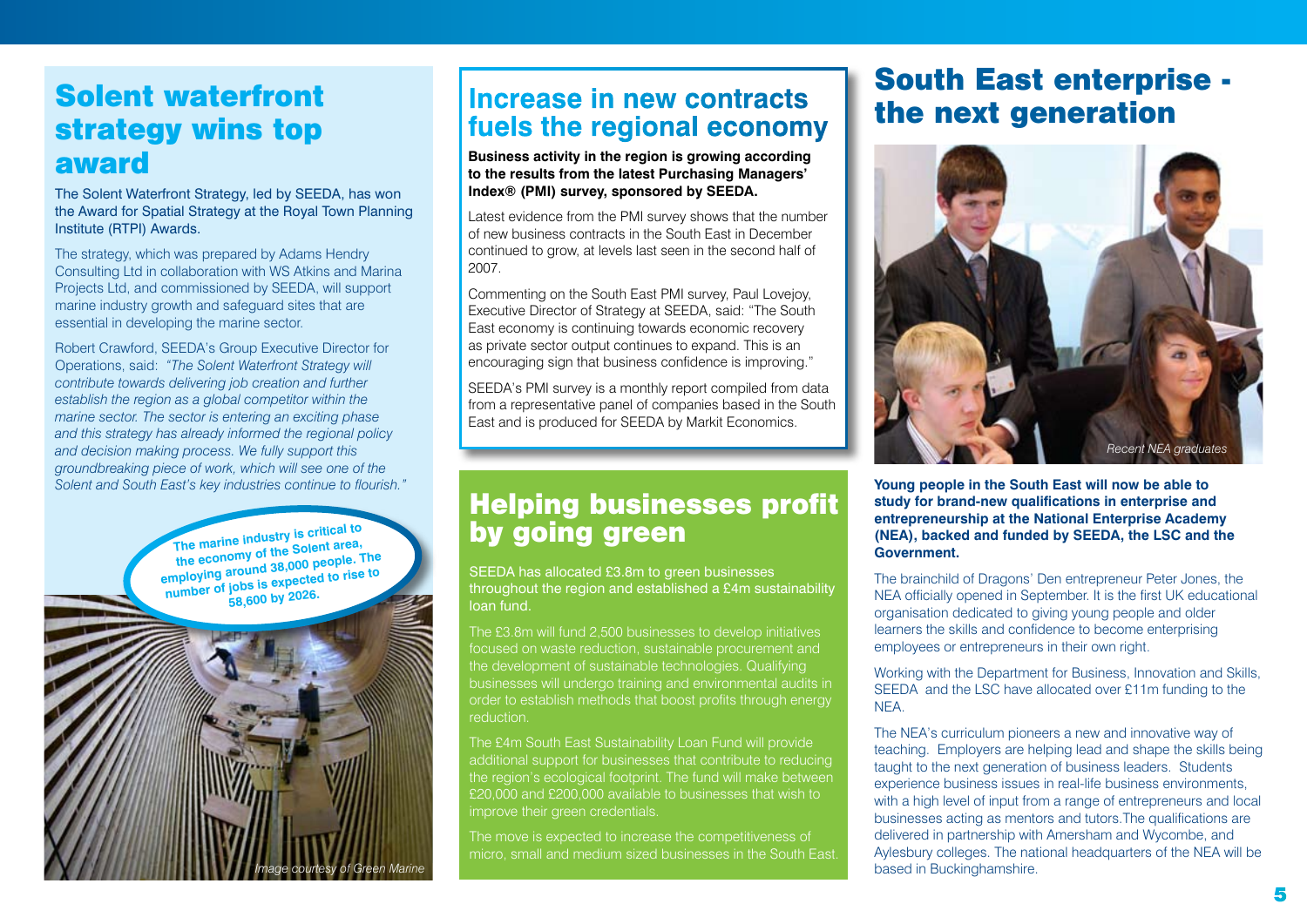

## **Celebrating 1,000 days to go to the London Olympic and Paralympic Games**

Saturday 31 October and 3 December marked 1,000 days to go to the Opening Ceremonies of the London 2012 Olympic Games and Paralympic Games respectively.

SEEDA is leading the South East Partnership for the 2012 Olympic and Paralympic Games to deliver a lasting social and economic legacy for the South East.

The South East is likely to achieve a market share of up to 10 percent of 2012 Games-related tourism and 400 contracts, worth £21m, are likely to be won by South East business. More than 1,000 South East businesses are already shortlisted as suppliers to the Games.

Events across the region celebrated the contribution that people in the region are already making to maximise the economic opportunities created by the Games.

## Innovation, investment and growth

**Eight Innovation and Growth Teams (IGTs) have been established across the South East with £20m funding from SEEDA, which will leverage further private sector finance. These teams will provide tailored coaching, mentoring and networking opportunities to businesses of all sizes with a potential for high growth. Experienced business professionals will tailor advice to the needs of each business to help maximise positive outcomes.**

The IGTs will further support economic growth in the eight South East Diamonds for Investment and Growth - Basingstoke, Brighton & Hove, Central Oxfordshire, Gatwick, Thames Gateway Kent, Milton Keynes / Aylesbury Vale, Reading and Urban South Hampshire - which are areas that have been identified as key economic catalysts for the region. An example of the work of the Diamonds is the recently published No-Nonsense Guide to help reduce the Ecological Footprint of the South East. SEEDA is working with local authorities to tackle the South East's ecological footprint to help save money for individuals, communities and

businesses, while opening up opportunities for new jobs locally.

The guide shows practical ways of improving efficiency and reducing costs for householders and businesses. It will help the Diamond areas profit from the new low carbon markets which globally are expected to increase by 30 percent by 2015 (from £3,000b in 2007/08).

Cllr Andrew Finney, Chair, South East Diamonds and Leader, Basingstoke & Deane Borough Council said, "The South East Diamonds are committed to tackling their ecological footprint and making the most of new economic opportunities in these emerging markets. We have been delighted to work with SEEDA on developing this innovative guide which will help us to meet our commitments in reducing carbon and energy usage across our communities"

For more information visit: <www.southeastdiamonds.org.uk>

## **Canterbury**  innovation centre

**The Canterbury Innovation Centre has recently opened on the University of Kent campus. The £7.3m Centre is funded by SEEDA to provide much needed hightech space for budding entrepreneurs. The Centre connects business with nearby university expertise and will help drive innovation and entrepreneurship in the South East.** 

Professor Julia Goodfellow, Vice-Chancellor of the University of Kent, said: "The Centre will enable more local and international businesses to access and benefit from research at the University of Kent. It will facilitate innovation and enterprise through the exchange of ideas, knowledge and skills with our staff and students, while helping to rejuvenate the local economy and create new jobs."



Canterbury Innovation Centre has been developed to the highest environmental standards, achieving an Excellent BREEAM rating. Sustainable design elements include solar panels, rainwater harvesting and biomass boiler within a sensitive design tailored to the site.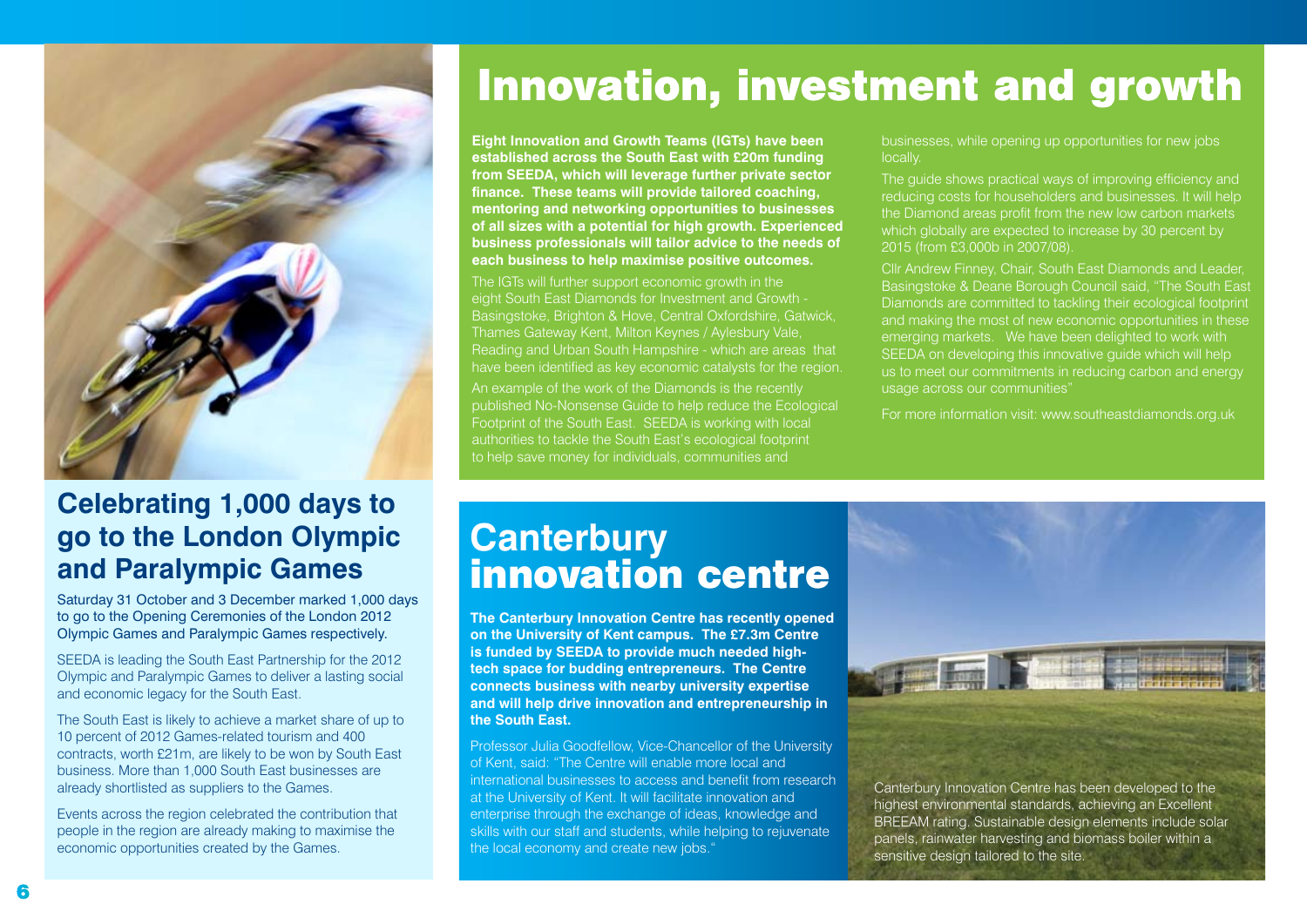**SEEDA has reviewed its Corporate Plan and is restructuring to deliver a leaner, more agile and responsive organisation. Our focus is on contributing to the Regional Economic Strategy with programmes delivering a direct and measurable impact on business investment, productivity and innovation. Our overriding aim is to help the South East maximise opportunities from the economic upturn.** 

# Prosperous,<br>
competitive,<br>
sustainable

**SEEDA's original Corporate Plan (2008-11) was agreed by Ministers in June 2008. Since then we have experienced the steepest global recession for many decades. The downturn in the property market and Government reductions to all RDA budgets mean that SEEDA's budget has been cut. However, we will still invest around £250million in the success of the South East economy over the two years 2009-11.**

To address the new challenges SEEDA undertook a review of the Corporate Plan and produced a refreshed document.

We aim to help create the best possible environment for business in a healthy and prosperous economy. Our prime focus is now on three areas critical to future success:

- **•** International trade and inward investment, nurturing global companies
- **•** Innovation, through collaborations to commercialise new ideas
- Business growth, through excellent infrastructure and expert support for increased productivity

We will integrate investment in business support, innovation, skills and physical development to support our key sectors and provide a clear, accessible support offer for businesses by:

- **•** Supporting the success of businesses operating internationally
- **•** Providing collaborative new opportunities for high-growth companies
- **•** Investing in business-critical infrastructure such as specialist R&D laboratory space
- **•** Driving mainstream investment in education-led regeneration
- **•** Directing funding to employer-led training
- **•** Encouraging businesses to contribute to a low carbon economy

A number of policy changes have also influenced our refreshed Corporate Plan – the new joint approach to regional strategy shared by SEEDA and South East local authorities. alongside new Government initiatives on greening the economy and regeneration. Our support for specific sectors likely to drive our economy out of recession also reflects the Government's approach to active industrial strategy in their policy paper New Industry New Jobs.

To view a full copy of SEEDA's refreshed Corporate Plan and Summary visit: [www.seeda.co.uk](http://www.seeda.co.uk/news-and-publications/publications)

## **Implementing** the strategy

Our focus for the future will be on programmes to support business that are based on innovation, high growth and productivity improvements; economic policies and intelligence to underpin our strategic influence; and a single Area Team supporting our five Area Directors and their Deputies who will be the link to local economies. We will aim for impact on key South East economic sectors in order to maximise inward investment, international trade, innovation and growth in our high value sectors where public intervention can make a real difference:

- **•** Environmental technologies
- Advanced engineering and marine
- **•** Aerospace and defence
- **•** Life sciences and health technology
- **O** ICT and digital media
- **•** Financial services.

We will continue to prioritise areas of the South East where we can deliver the most impact, including the eight Diamonds for Investment and Growth, the Ashford Growth Area and three ongoing regeneration programmes in Hastings and Bexhill, Dover and Margate. We will continue to work towards the region's transition to a low carbon economy so that South East businesses derive the economic benefits.

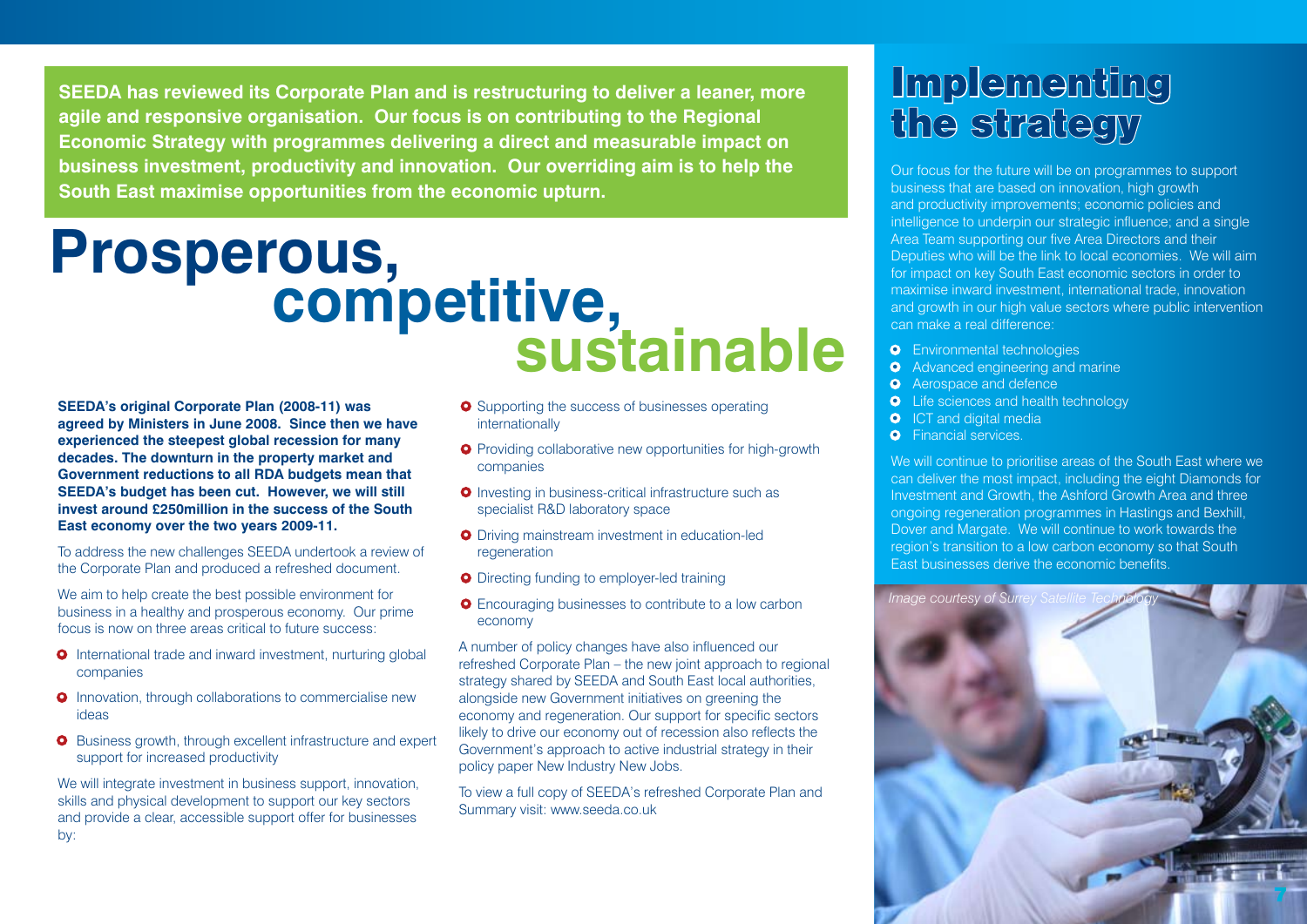## New chair hosts annual open public meeting

**Rob Douglas CBE was introduced as the new Chair at SEEDA's Annual Open Public Meeting on 5 November. The meeting was attended by representatives of local businesses and stakeholder groups and members of the public who had the opportunity to question the SEEDA Board.**

Rob Douglas spoke about the Agency's priorities for the coming year (see page 2)

Pam Alexander, SEEDA's Chief Executive, welcomed Rob and said: *"As we move forward with Rob at the helm, we will build on our successes over the past year and work with businesses to grasp the world class opportunities around us to produce the results that will keep the South East a top global region. Last year alone we helped over 17,000 individuals to secure employment. Our work resulted in over 90 new inward investments and we* 

*secured over £155 million for regeneration infrastructure schemes across the South East."*

Guest speakers were Chris McLaughlin, Inmarsat Vice President of External Affairs, and Councillor Paul Carter, Leader of Kent County Council and first Chairman of South East England Councils.

Chris McLaughlin commented: "So often in the business world you look at RDAs and you think 'What do they do?' And the answer is 'Provide the building blocks where the market would not be in place'. Without SEEDA there would be no Alphasat in Britain; we were saved both as a country and as a business by timely intervention from Regional Development Agencies and indeed by SEEDA's leadership, which helped us to win the Alphasat programme."

#### For more information visit: <www.seeda.co.uk>

Councillor Paul Carter said: **"***There is an enormous need for significant regional components in the plan of things for the future, even under a Conservative*  Government.



## A new partnership for the South East

**The South East England Partnership Board was established in 2009 to create a new Regional Strategy for the South East.**

The 20-year strategy will combine the Regional Economic Strategy with the South East Plan and take account of new requirements, such as updated climate change targets. As well as producing the strategy, the Partnership Board will also be responsible for delivering and monitoring it.

Four members of the Partnership Board are from SEEDA's Board and eight are from the Leaders' Board of South East England Councils – supported by some SEEDA staff and staff from the former Regional Assembly.

The Partnership is the result of the Government's subnational review, which led to the recent passing of the Local Democracy, Economic Development and Construction Act (2009).

Work on the new strategy will begin in earnest in 2010, but six key topics have already been the subject of two workshops in February 2010.

- **•** Economic growth and technological innovation
- Climate change and a low carbon society
- **•** Funding for infrastructure and investment
- **•** Tackling housing affordability
- Demographic change and an ageing population
- **•** Dealing with economic disadvantage.

A project plan, which will include a consultation strategy, was agreed by the Partnership Board in February 2010.

**For more information visit:** <www.se-partnershipboard.org.uk>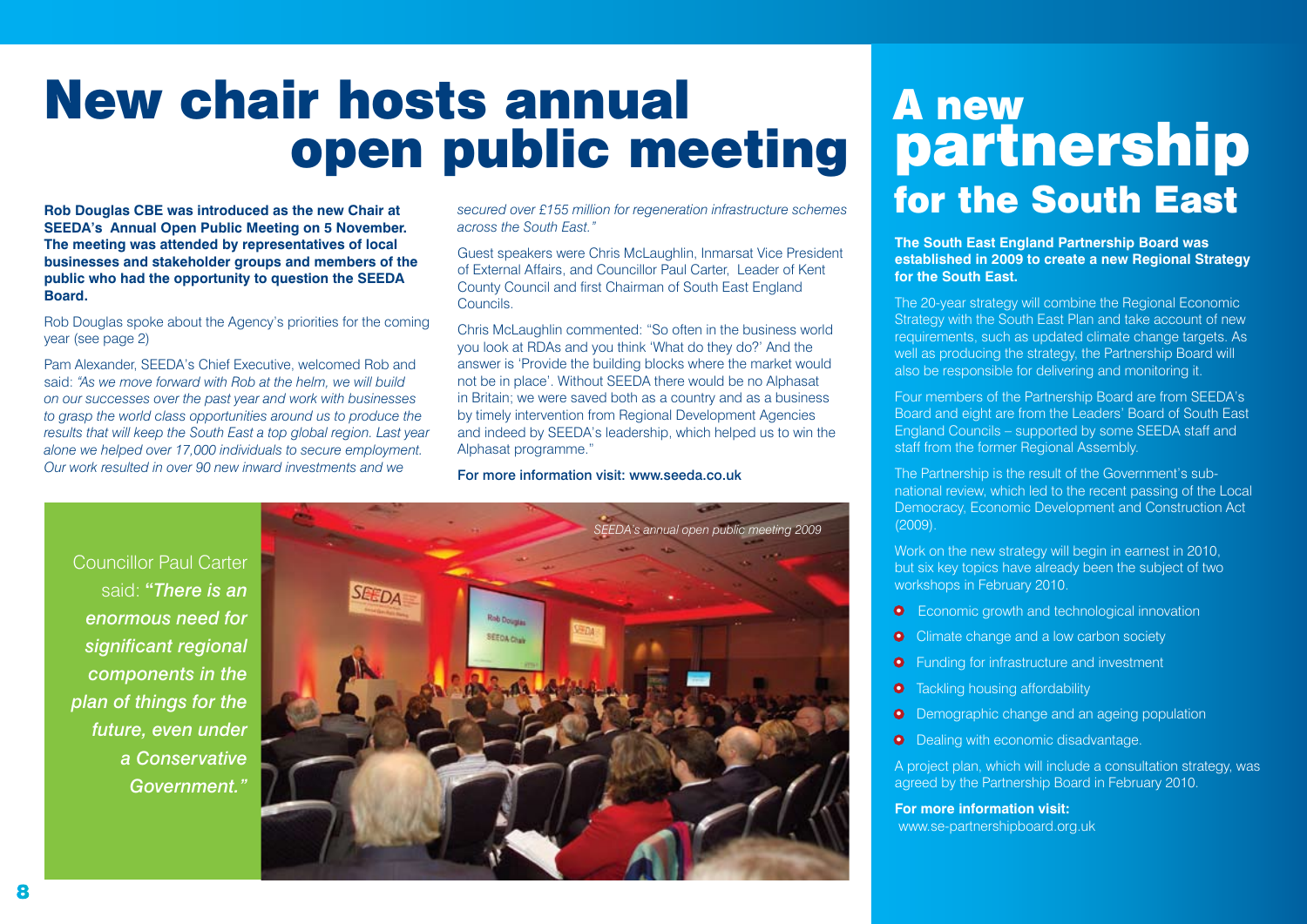## **Space in the South East**



**The South East economy is set to benefit from SEEDA's collaboration with other Government bodies to create a hub for the space sector at the Harwell Science and Innovation Campus.**

Early in 2009, SEEDA initiated a taskforce on the economic impact of the space sector, which found that the space industry's value to the UK economy is set to double over the next decade from £6.5bn to £14.2bn a year.

At the Harwell Science and Innovation Campus, the UK's first European Space Agency research centre was opened in July. SEEDA is now working with the Technology Strategy Board, ScienceTechnology Facilities Council and others to develop an International Space Innovation Centre on the campus to make the most of this research facility for the region and the UK. This will create a UK space hub at the Harwell campus with research and business links across the regions and internationally.

This opportunity builds on SEEDA's support for Alphasat. In 2007, SEEDA collaborated with East of England Development Agency and London Development Agency to invest £36m to enable Inmarsat to win a €500m contract with the European Space Agency to build the most advanced civilian satellite. This is now a successful project creating and retaining over 500 high technology jobs and already nearly £15m of contracts have been let to over 70 small businesses across the UK.

### **No mean task as SEEDA continues to support south east businesses**

Over 16,000 individuals facing redundancy have received assistance and advice directly from Continuing Employment Support Services – a redundancy support service initiative between SEEDA and Jobcentre Plus or through Taskforces since 2007.

Although each Taskforce is a bespoke package tailored to the organisation and the individuals affected, key elements of the service include:

- **•** Workshops for all employees looking at CV writing and interview skills
- **•** Skills checks and job search advice
- **•** Self employment advice from Business Link
- **•** Recruitment days with potential employers
- **•** Job matching with existing companies

A Taskforce prepared for Vestas Blades held two recruitment days with potential employers and helped 115 people find new employment building on their exisiting skills. Sessions with Business Link and four open days with Taskforce advisors also provided additional support for the workforce.

Taskforce support has been delivered enterprises throughout the region including Ford, Lloyds Banking Group and Linde Material Handling.



## Supporting the region through to recovery

**Published in July 2009, SEEDA's Annual report set out how radical changes in the economy over the previous year led to a review of SEEDA's priorities. While maintaining our overall strategic direction, we have placed greater priority on activities to support the region through recession and prepare it to take advantage of the recovery.** 

Immediate steps included £15m in business support including advice, grants, loans and enhancements to Business Link. We introduced monthly economic intelligence reports to help Government, local authorities and other partners better understand the impact of the recession across the region and develop effective actions.

Last year SEEDA:

- **•** Progressed key Regional Economic Strategy objectives on global competitiveness, smart growth and sustainable prosperity
- **•** Enabled infrastructure enhancements alongside partners
- **•** Strengthened strategic influencing through the new Regional Partnership Board with local authority leaders
- **•** Restructured to support the new focus and respond to a greatly reduced budget.

An independent review of our performance published last year shows SEEDA contributed £2.64bn to the region's economy in 2002-07, generating on average £5.60 for each £1 spent.

To view SEEDA's Annual Report and Accounts 2008-09 visit: [www.seeda.co.uk](http://www.seeda.co.uk/news-and-publications/publications)

**In 2008-9 alone, our core outputs included 8,000 jobs created or saved in the region, helping 17,000 people find work and helping 22,000 people improve their skills.**